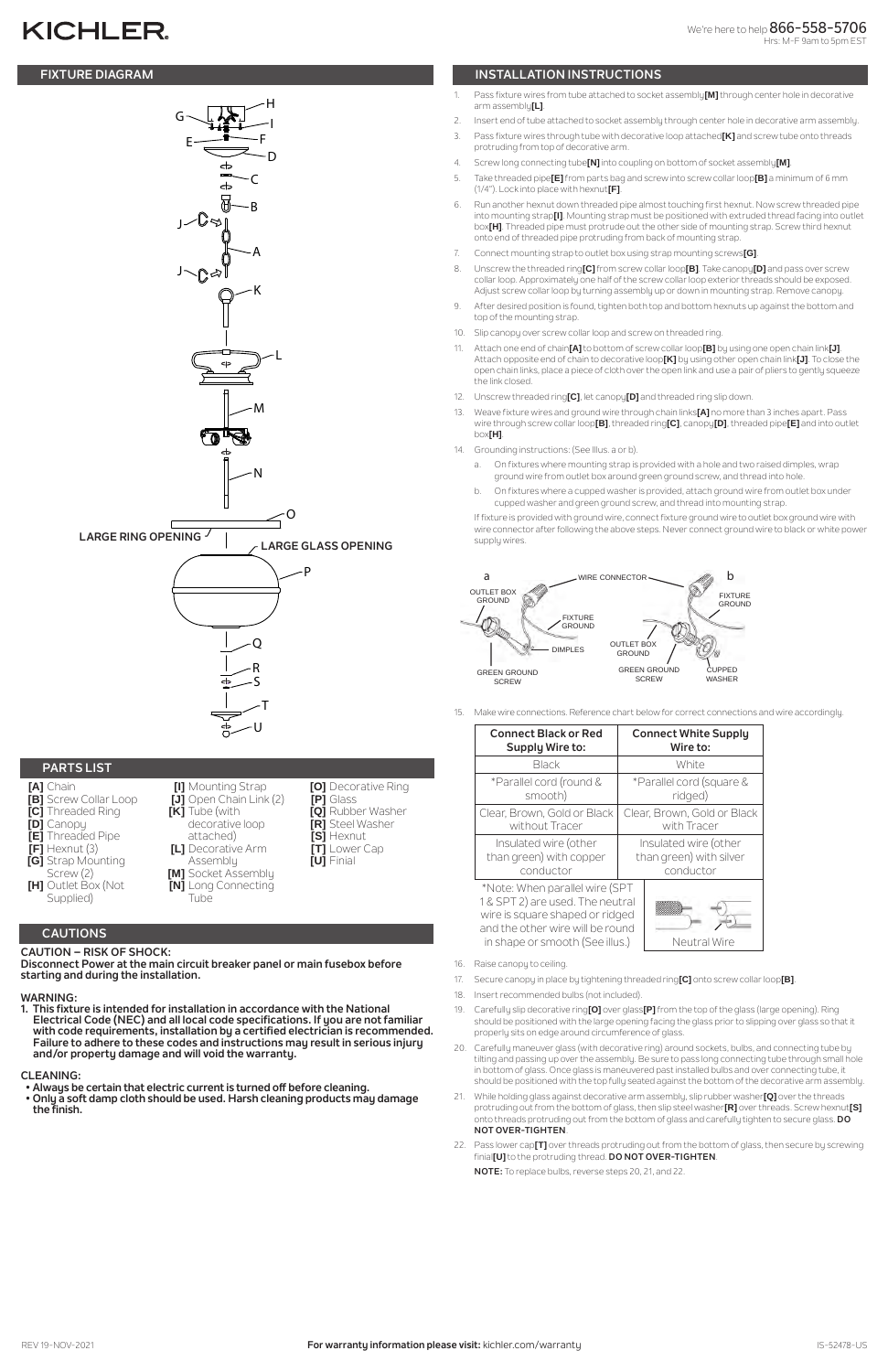## **PRÉCAUTIONS**

**ATTENTION – RISQUE DE DÉCHARGES ÉLECTRIQUES: Couper le courant au niveau du panneau du disjoncteur du circuit principal ou de la boîte à fusibles principale avant de procéder à l'installation.**

## **ATTENTION:**

**1. Ce luminaire doit être installé conformément aux codes d'électricité nationaux** 

**(NEC) et satisfaire toutes les spécifications des codes locaux. Si vous ne connaissez pas les exigences de ces codes, il est recommandé de confier l'installation à un électricien certifié. Ne pas se conformer à ces codes et directives pourrait provoquer des blessures sérieuses et/ou des dommages matériels et rendre la garantie non valide.**

**NETTOYAGE :** 

- **Soyez toujours certain que l'alimentation électrique du luminaire est fermée avant le nettoyage.**
- **N'utilisez qu'un chiffon doux humide. Les produits de nettoyage acides/abrasifs peuvent endommager le fini.**
- 1. Faites passer les fils du luminaire du tube fixé à la douille**[M]** à travers le trou central dans l'ensemble de bras décoratif**[L]**.
- 2. Insérez l'extrémité du tube attaché à la douille à travers le trou central dans le bras décoratif.
- 3. Passez les fils du luminaire à travers le tube avec la boucle décorative attachée**[K]** et vissez le tube sur les filetages dépassant du haut du bras décoratif.
- 4. Vissez le long tube de raccordement**[N]** dans l'accouplement en bas de la douille**[M]**.
- 5. Vissez le tube fileté**[E]** (qui se trouve dans le sac des pièces) dans la boucle à vis**[B]** à un minimum de 6 mm (1/4 po). Bloquez avec l'écrou hexagonal**[F]**.
- 6. Vissez un autre écrou hexagonal sur le tube fileté jusqu'à ce qu'il entre presque en contact avec le premier écrou hexagonal. Vissez maintenant le tube fileté dans l'étrier de montage**[I]**. L'étrier de montage doit être placé avec le filetage extrudé faisant face à la boîte de sortie**[H]**. Le tube fileté doit sortir de l'autre côté de l'étrier de montage. Vissez le troisième écrou hexagonal sur l'extrémité du tube fileté sortant de l'arrière de l'étrier de montage.
- 7. Fixez l'étrier de montage sur la boîte de sortie avec les vis de montage de l'étrier**[G]**.
- 8. Dévissez la bague filetée**[C]** de la boucle à vis**[B]**. Passez le cache**[D]** sur la boucle à vis. Environ la moitié du filetage extérieur de la boucle à vis doit être visible. Ajustez la boucle à vis en tournant l'ensemble vers le haut ou le bas dans l'étrier de montage. Enlevez le cache.
- 9. Une fois correctement positionnés, serrez les écrous hexagonaux en haut et en bas contre le dessous et le dessus de l'étrier de montage.
- 10. Passez le cache sur la boucle à vis et vissez dans la bague filetée.
- 11. Attachez une extrémité de la chaîne**[A]** en bas de la boucle à vis**[B]** avec un maillon de chaîne ouvert**[J]**. Attachez l'extrémité opposée de la chaîne à la boucle décorative**[K]** avec un autre maillon de chaîne ouvert**[J]**. Pour fermer le maillon de chaîne ouvert, placez un morceau de tissu sur le maillon ouvert à l'aide d'une paire de pinces pour serrer doucement le maillon et le fermer.
- 12. Dévissez la bague filetée**[C]**, laissez le cache**[D]** et la bague filetée glisser vers le bas.
- 13. Passez les fils du luminaire et le fil de terre par des maillons de chaîne**[A]** à une distance maximale de 7,5 cm. Faites passer le fil à travers la boucle à vis**[B]**, la bague filetée**[C]**, le cache**[D]**, le tube fileté**[E]** et dans la boîte de sortie**[H]**.
- Connecter les fils. Se reporter au tableau ci-dessous pour faire les connexions.

## **DIAGRAMME D'APPAREILS INSTRUCTIONS D'INSTALLATION**

# **KICHLER**

- **[B]** Boucle à Vis
- **[C]** Bague Filetée
- **[D]** Cache
- **[E]** Tube Fileté
- **[F]** Écrou Hexagonal
- **[G]** Vis de Montage de
	- L'étrier **[N]** Tube de
- **[H]** Boîte de Sortie (non fournie)

Ouvert (2) **[K]** Tube (avec boucle décorative attachée)

**[L]** Bras Décoratif

**[M]** Douille

Raccordement Long **[O]** Bague Décorative

- 
- **[Q]** Rondelle en
- Caoutchouc
- **[R]** Rondelle en Acier **[S]** Écrou Hexagonal
- **[T]** Capuchon Inférieur
- **[U]** Ornement



| Connecter le fil noir ou                                                                                                                                                    | Connecter le fil blanc de      |
|-----------------------------------------------------------------------------------------------------------------------------------------------------------------------------|--------------------------------|
| rouge de la boite                                                                                                                                                           | la boîte                       |
| A Noir                                                                                                                                                                      | A Blanc                        |
| *Au cordon parallèle (rond                                                                                                                                                  | *Au cordon parallèle (à        |
| et lisse)                                                                                                                                                                   | angles droits el strié)        |
| Au transparent, doré,                                                                                                                                                       | Au transparent, doré,          |
| marron, ou noir sans fil                                                                                                                                                    | marron, ou noir avec un til    |
| distinctif                                                                                                                                                                  | distinctif                     |
| Fil isolé (sauf fil vert) avec                                                                                                                                              | Fil isolé (sauf fil vert) avec |
| conducteur en cuivre                                                                                                                                                        | conducteur en argent           |
| *Remarque: Avec emploi d'un<br>fil paralléle (SPT 1 et SPT 2). Le<br>fil neutre est á angles droits ou<br>strié et l'autre fil doit étre rond ou<br>lisse (Voir le schéma). | Fil Neutre                     |

- 15. Soulevez le cache jusqu'au plafond.
- 16. Fixez le cache en vissant la bague filetée**[C]** sur la boucle à vis**[B]**.
- 17. Installez les ampoules recommandées (non fournies).
- 18. Glissez soigneusement la bague décorative**[O]** sur le verre**[P]** depuis le haut du verre (grande ouverture). La bague doit être positionnée avec la grande ouverture face au verre avant de glisser sur le verre pour qu'il repose correctement sur le bord autour de la circonférence du verre.
- 19. Manœuvrez soigneusement le verre (avec bague décorative) autour des douilles, des ampoules et du tube de raccordement en l'inclinant et en le faisant passer sur l'ensemble. Le long tube de raccordement doit passer à travers le petit trou au fond du verre. Une fois que le verre a dépassé les ampoules installées et sur le tube de raccordement, il doit être positionné avec le haut complètement logé contre le bas du bras décoratif.
- 20. Tout en maintenant le verre contre l'assemblage du bras décoratif, glissez la rondelle en caoutchouc**[Q]** sur les filets dépassant du bas du verre, puis glissez la rondelle en acier**[R]** sur les filets. Vissez l'écrou hexagonal**[S]** sur les filets dépassant du fond du verre et serrez soigneusement pour fixer le verre. **NE PAS SERRER EXCESSIVEMENT.**
- 21. Passez le capuchon inférieur**[T]** sur les filets dépassant du fond du verre et fixez-le en vissant l'ornement**[U]** sur le filetage qui dépasse. **NE PAS SERRER EXCESSIVEMENT.**

**REMARQUE :** Pour remplacer les ampoules, inversez les étapes 19, 20 et 21.